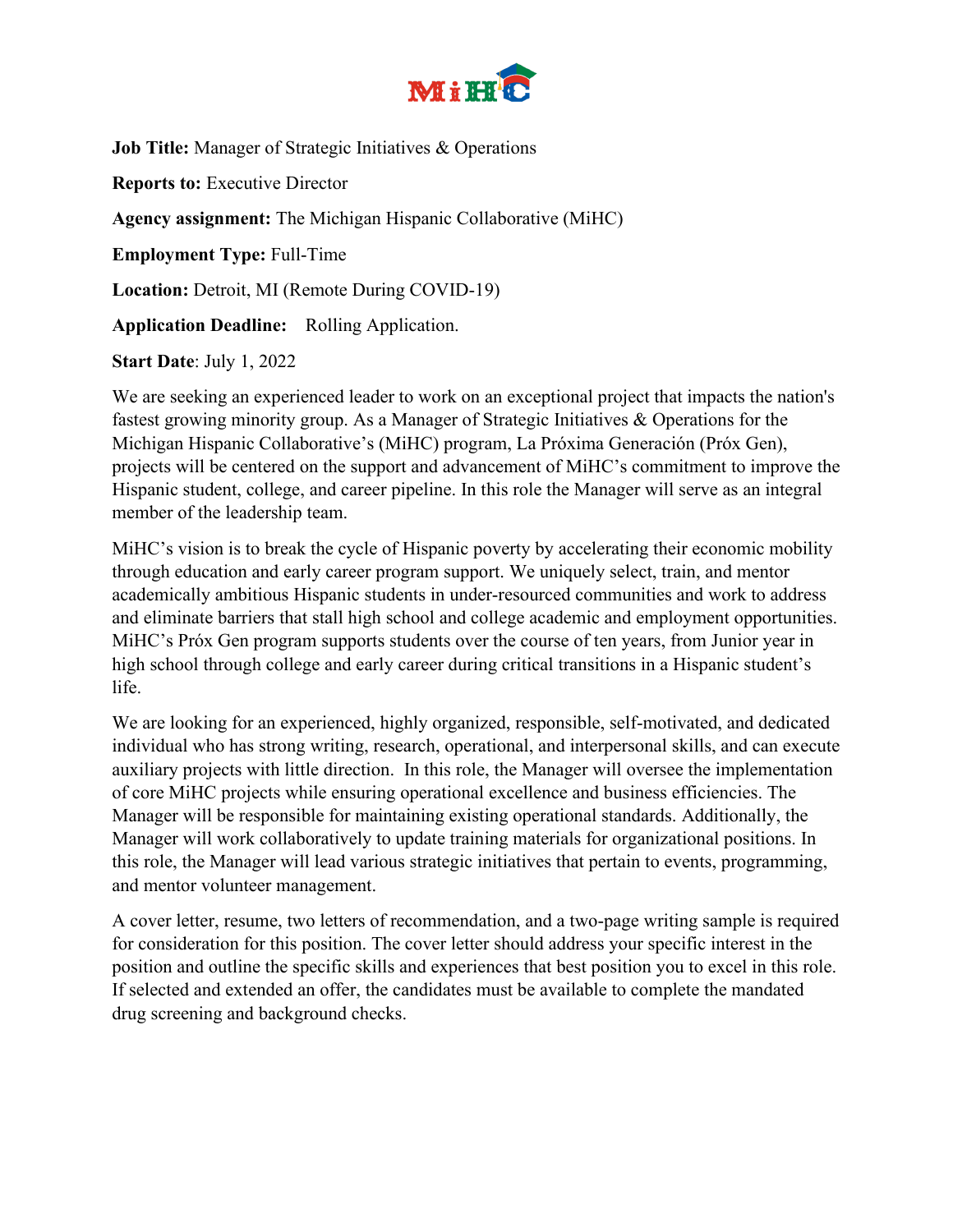

## **Essential Duties and Responsibilities**

Specifically, the Manager will provide leadership in the following areas:

**Operations** 

- Work collaboratively with the Executive Director to execute strategies that improve the organization and management of MiHC's operational excellence and business standards that drive MiHC high functioning teams, talent recruitment and retention, workflows, audits, vendor payment processing, and program impact.
- Manage and supervise assigned consultants, contractors, and program management staff.
- Collaborate with staff to manage and oversee select event planning tasks, including budgeting, sponsorship, and programming.
- Support the organization in leading toward equity both internally and externally.
- Collaborate with the Senior Leadership team leading the La Puerta technology platform and work to ensure the La Puerta digital platform content is relevant, up to date, and functioning efficiently.
- Improve and update operational manuals for our operations and training.

Strategy, Communications & Development

- Collaborate with the Senior Leadership team to refine and execute annual strategic plans, identifying opportunities for innovation, creativity, and collaboration.
- In partnership with the Executive Director and other staff, execute elements of the fund development plan.
- Support implementation efforts to execute the organization's communication strategy, including public and media relations, advocacy efforts, brand management, and social media.
- Lead the implementation of the CRM management system and ensure accurate records for all mentors, volunteers, stakeholders, and frequently engaged community partners.
- Management and engagement of organizational volunteers.

The Manager must have:

- A passion for MiHC's mission, goals, and priorities.
- A bachelor's degree in business, communications, public relations, marketing or a related field. An advanced degree is preferred.
- A minimum of three-five years of experience in a nonprofit or education setting.
- Experience in a college access organization and/or an intermediary organization is highly preferred.
- A working knowledge of the college access and success field.
- Background in program management, community development, and demonstrated experience working with diverse populations, and varied socioeconomic backgrounds.
- Excellent verbal and written communication skills.